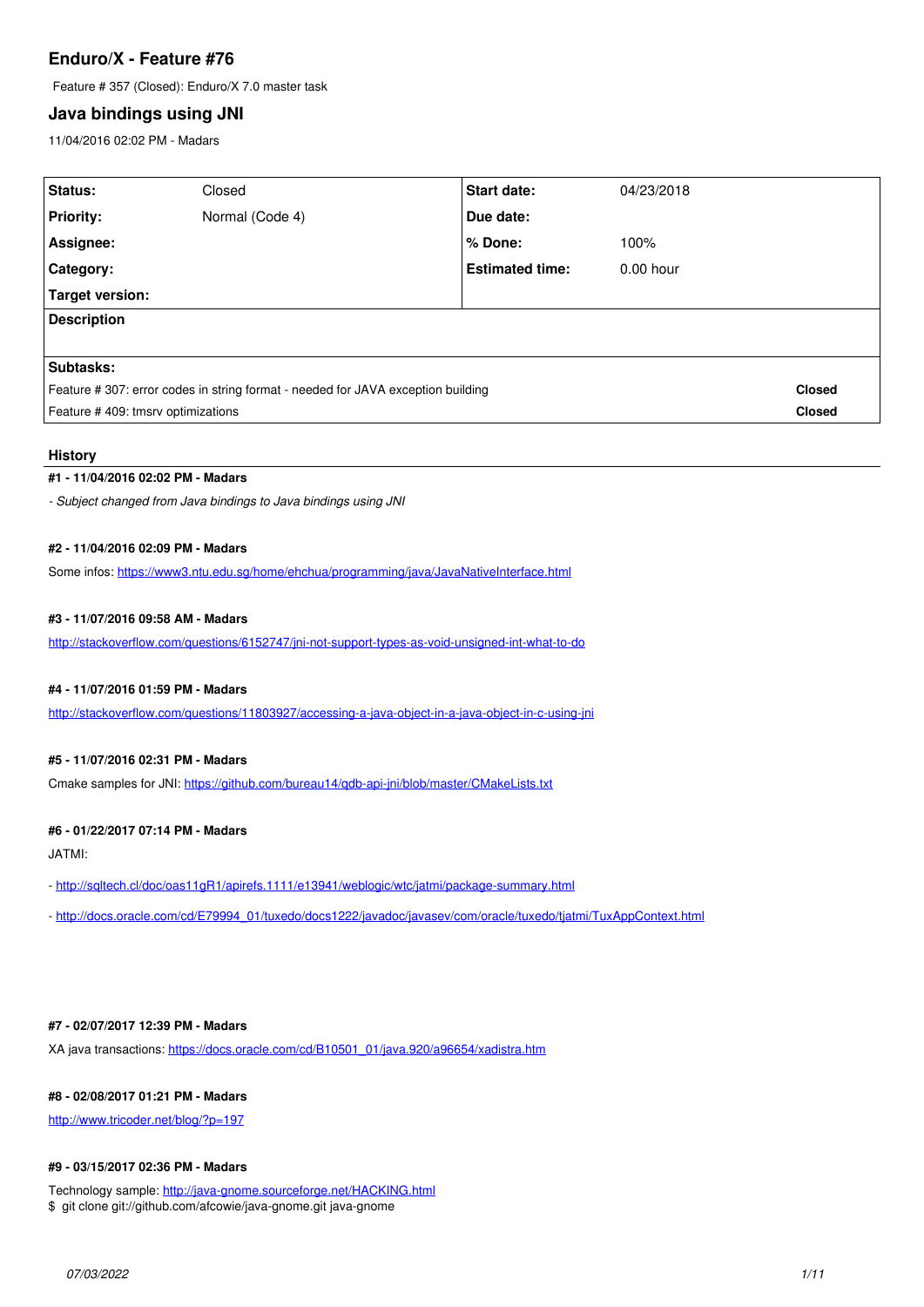#### **#10 - 05/26/2017 09:36 AM - Madars**

<https://github.com/remram44/java-cpp-example>

### **#11 - 07/04/2017 09:12 PM - Madars**

About views: [https://docs.oracle.com/cd/E13203\\_01/tuxedo/tux71/html/dvlibra5.htm](https://docs.oracle.com/cd/E13203_01/tuxedo/tux71/html/dvlibra5.htm)

## **#12 - 11/12/2017 01:39 PM - Madars**

<https://john.nachtimwald.com/2017/06/17/calling-java-from-c/>

## **#13 - 11/13/2017 02:29 PM - Madars**

<https://www.nag.co.uk/IndustryArticles/CallingCLibraryRoutinesfromJava.pdf>

## **#14 - 11/13/2017 02:35 PM - Madars**

*- File CallingCLibraryRoutinesfromJava.pdf added*

## **#15 - 11/13/2017 05:05 PM - Madars**

<https://github.com/mkowsiak/jnicookbook/tree/master/recipeNo035>

### **#16 - 11/29/2017 12:42 PM - Madars**

<https://cmake.org/cmake/help/v3.7/module/UseJava.html>

## **#17 - 01/03/2018 08:57 AM - Madars**

<https://stackoverflow.com/questions/819536/how-to-call-java-functions-from-c>

## **#18 - 01/03/2018 01:24 PM - Madars**

<https://www.javatpoint.com/java-naming-conventions>

## **#19 - 02/16/2018 02:56 PM - Madars**

<https://stackoverflow.com/questions/36849642/cmake-generate-a-jar-file-using-multiple-jar-dependencies-out-of-source-build>

### **#20 - 04/06/2018 10:35 PM - Madars**

*- Tracker changed from Bug to Feature*

## **#21 - 04/06/2018 10:57 PM - Madars**

<http://hildstrom.com/projects/jni/index.html>

### **#22 - 04/06/2018 11:14 PM - Madars**

<https://www.cl.cam.ac.uk/teaching/0910/CandC++/lecture8-6up.pdf>

## **#23 - 04/18/2018 05:03 PM - Madars**

error handling: <https://www.developer.com/java/data/exception-handling-in-jni.html>

#### **#24 - 04/19/2018 05:51 AM - Madars**

- Inside JNI functions, firstly we shall set the context manually, and then use standard tp commands (not O).
- When JNI error occurs, throw runtime exception. For ATMI errors, instantiate ATMI exception. For example if context is NULL.

## **#25 - 04/19/2018 09:26 AM - Madars**

ndrxconfig.xml could look like: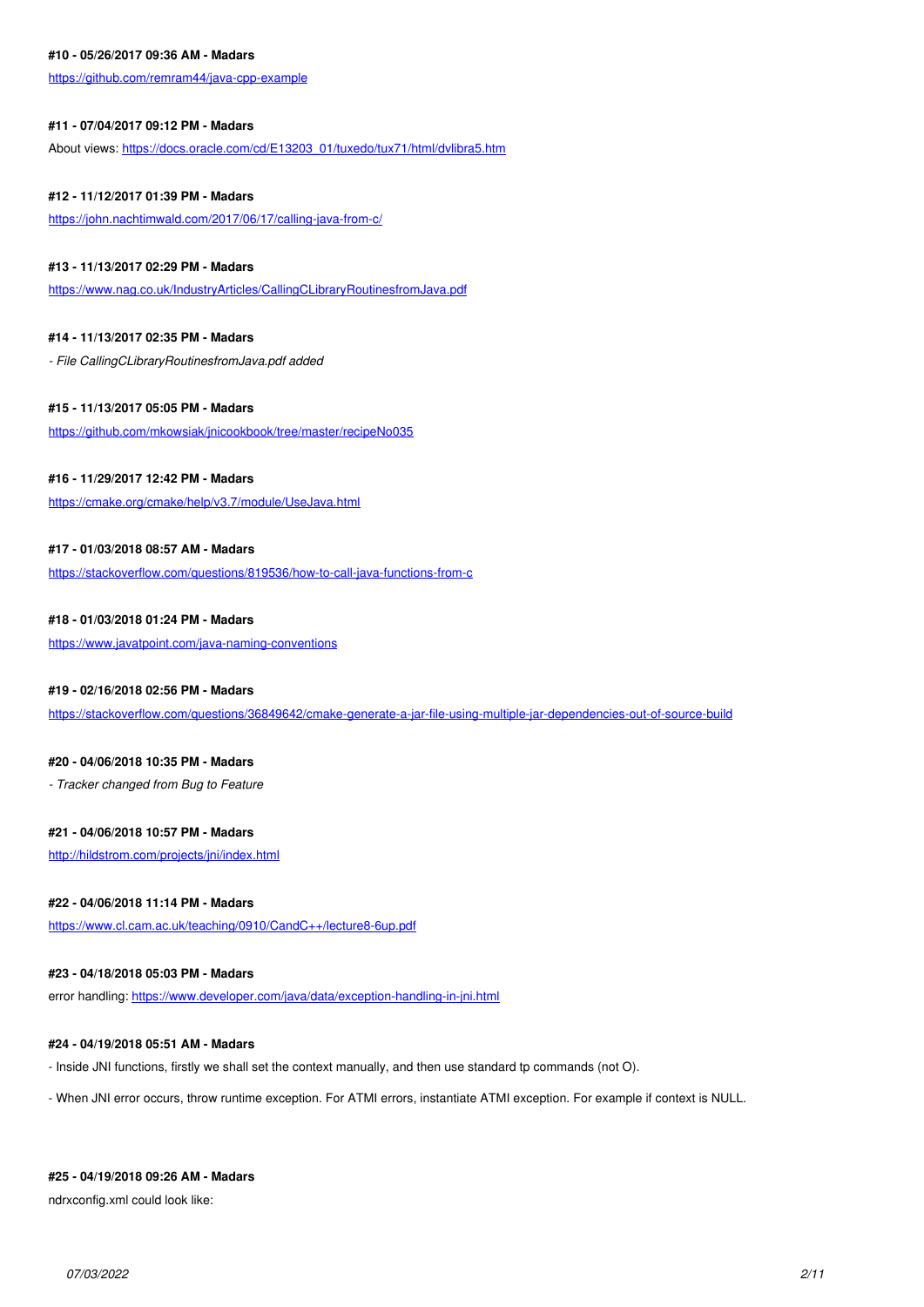<servers> <server name="someprocess"> <srvid>1</srvid> <min>1</min> <max>1</max> <interpret>java -jar someprocess\_package.jar</interpret> <sysopt>-e /tmp/RECOVER -r</sysopt> <appopt>-c10</appopt> </server>

So "someprocess" becomes logical name of the given server. But shall give options for formatting the command. There could be option for logical name in format string and the sysopt and appopt too:

```
 <servers>
    <server name="someprocess">
        <srvid>1</srvid>
         <min>1</min>
        <max>1</max>
        <sysopt>-e /tmp/RECOVER -r</sysopt>
        <appopt>-c10</appopt>
        <interpret>java -jar ${NDRX_PROCESS}_package.jar -- ${NDRX_SYSOPT} ${NDRX_APPOPT}</interpret>
    </server>
```
Which would in the final make following runnable:

```
java -jar someprocess_package.jar -e /tmp/RECOVER -r -c10
```
# **#26 - 04/19/2018 09:28 AM - Madars**

This will require some changes in housekeep processes, as real executable will be java.

# **#27 - 04/19/2018 12:13 PM - Madars**

jni java instance in c:<https://www.codeproject.com/Articles/993067/Calling-Java-from-Cplusplus-with-JNI>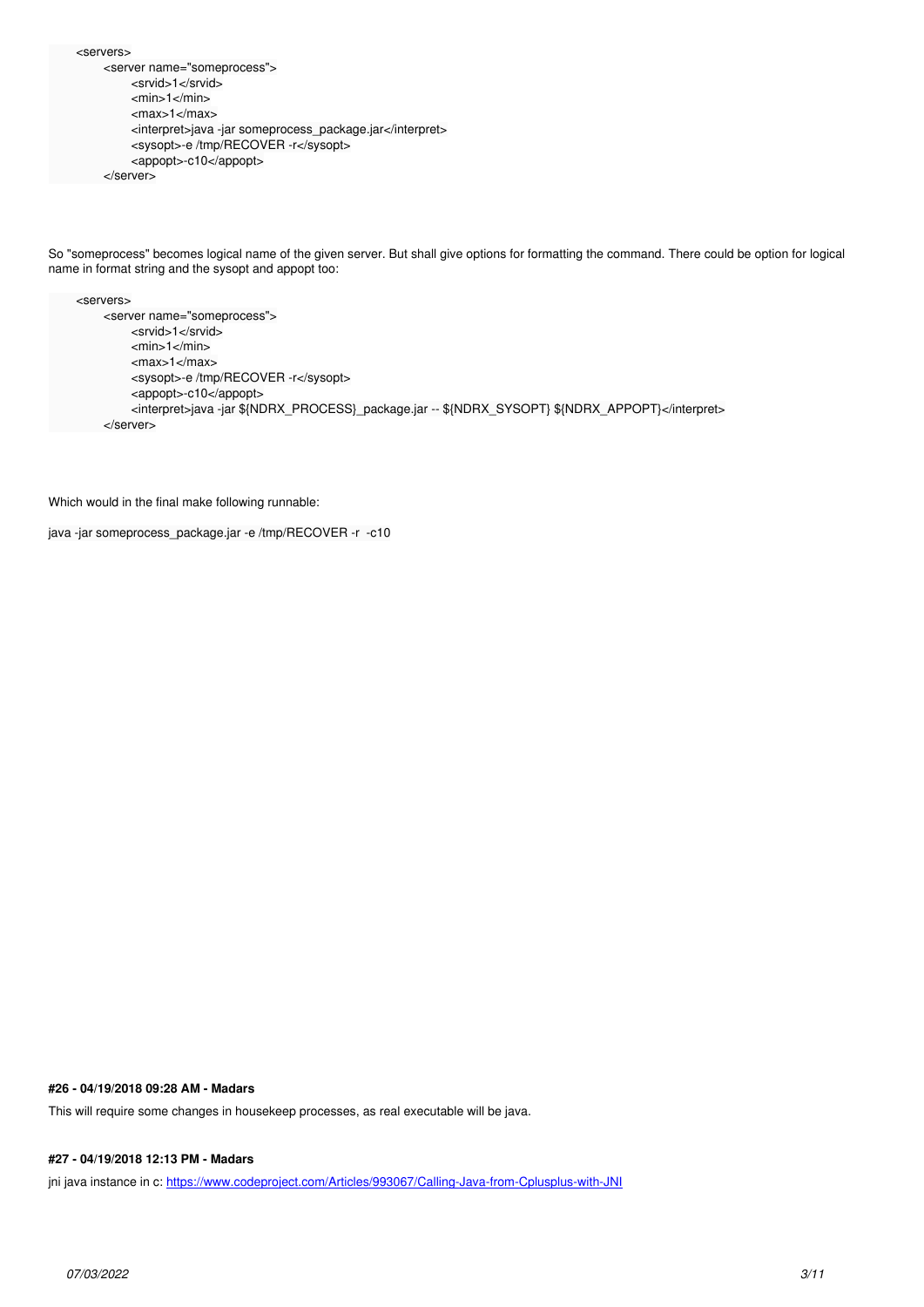## **#28 - 04/19/2018 01:27 PM - Madars**

<https://www.math.uni-hamburg.de/doc/java/tutorial/native1.1/implementing/method.html>

<https://docs.oracle.com/javase/7/docs/technotes/guides/jni/spec/functions.html>

<https://stackoverflow.com/questions/44276882/jni-what-type-of-callstaticmethod-to-use>

## **#29 - 04/20/2018 12:00 PM - Madars**

<https://stackoverflow.com/questions/10408972/how-to-obtain-a-description-of-a-java-exception-in-c-when-using-jni>

Throw pending: <https://stackoverflow.com/questions/230689/best-way-to-throw-exceptions-in-jni-code/9812796>

## **#30 - 05/01/2018 06:56 PM - Madars**

<http://ant.apache.org/manual/tutorial-HelloWorldWithAnt.html>

### **#31 - 05/01/2018 07:01 PM - Madars**

We need following interface for service advertise:

interface Server { public void tpSvrInit(string [] argv); public void tpSvrDone(); }

interface Service { public void tpService(TpSvcInfo svcinfo); }

## **#32 - 05/02/2018 08:01 AM - Madars**

<https://stackoverflow.com/questions/8051863/how-can-i-close-the-socket-in-a-proper-way>

#### **#33 - 05/16/2018 09:42 AM - Madars**

xa api: [https://docs.oracle.com/cd/A97630\\_01/java.920/a96654/xadistra.htm](https://docs.oracle.com/cd/A97630_01/java.920/a96654/xadistra.htm)

## **#34 - 05/23/2018 08:11 AM - Madars**

Seems for server's we need something like

 <defaults> <envs group="ENV1"> <env>SOME\_OTHER\_ENV=HELLO WORLD</env> <envs> <envs group="ENV2"> <env>SOME\_OTHER\_ENV2=HELLO WORLD</env> <envs> </defaults> <server name="cconfsrv"> <srvid>1700</srvid> <min>1</min> <max>1</max>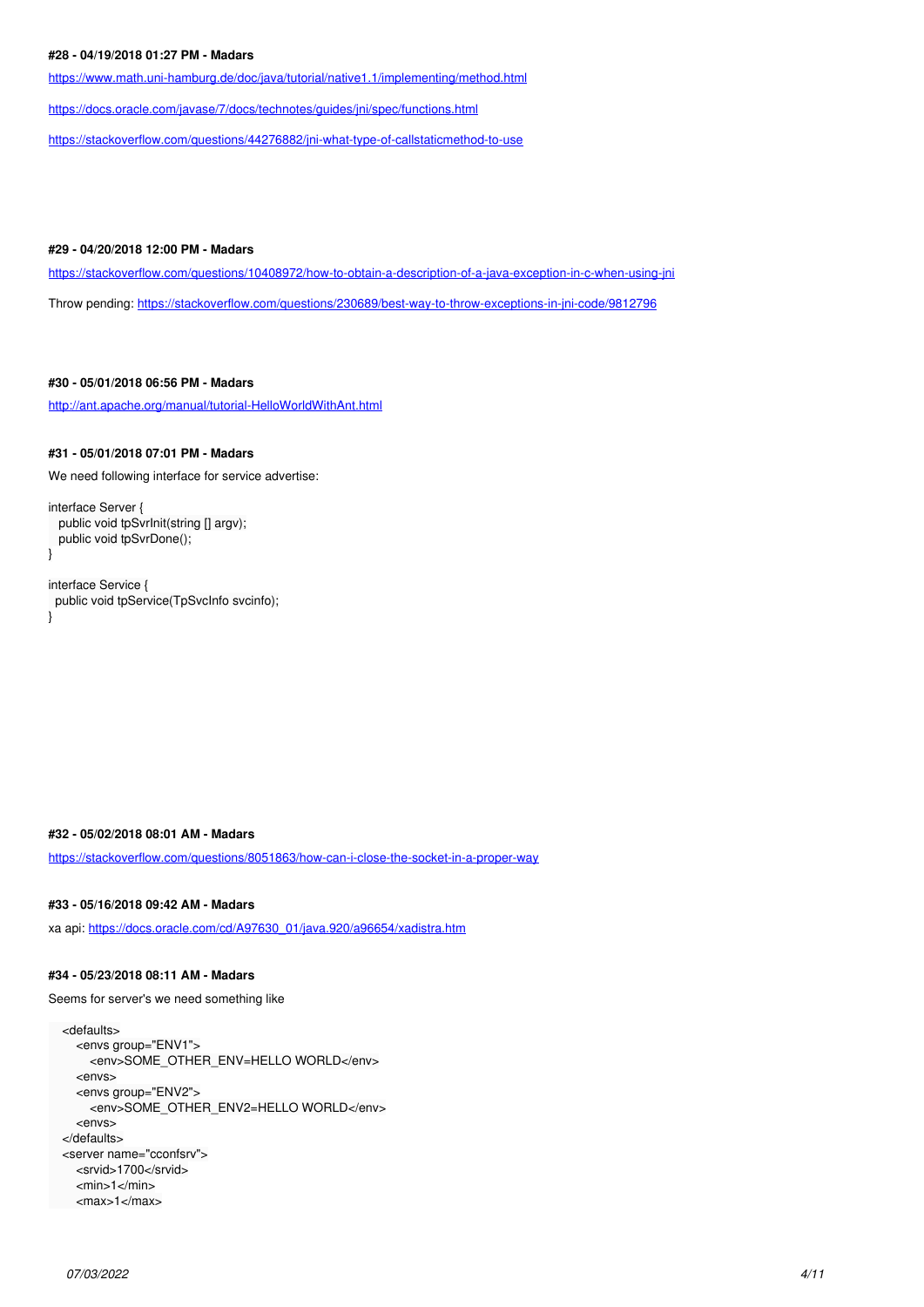```
 <sysopt>-e /tmp/CCONF</sysopt>
    <envs>
      <usegroup>ENV1</usegroup>
      <usegroup>ENV2</usegroup>
     <env>JAVA_OPTS=-some -flags ${SOME_OTHER_ENV}</env>
      <env>JAVA_CLASSPATH=-some2 -flags2</env>
...
    </envs>
  </server>
    <clients>
    <envs group="ENV1">
     <env>SOME_OTHER_ENV=HELLO WORLD</env>
    </envs>
       <client cmdline="/opt/bin/my_binary -t ${NDRX_CLTTAG} -s ${NDRX_CLTSUBSECT}">
      <env>
        <usegroup>ENV1</usegroup>
        <usegroup>ENV2</usegroup>
        <env>JAVA_OPTS=-some -flags ${SOME_OTHER_ENV}</env>
        <env>JAVA_CLASSPATH=-some2 -flags2</env>
     <env/>
             <exec tag="BINARY1" subsect="1" autostart="Y" />
             <exec tag="BINARY2" subsect="2" autostart="Y" />
        </client>
        <client cmdline="firefox"> <exec tag="FF"/> </client>
        <client cmdline="/tmp/test.bin" env="/tmp/yopt.env"> <exec tag="TT" log="/tmp/test.out"/> </client>
       <client cmdline="mongod -dbpath /home/mvitolin/tmp/data/db" >
             <exec tag="mongo" autostart="Y"/>
        </client>
    </clients>
```
1. So we need to keep in defaults hash list of envs by set id.

```
2. The server keeps the linked list of envs
```
..

3. Server keeps linked list of pointer to linked resolved sets.

The same approach goes with client admin.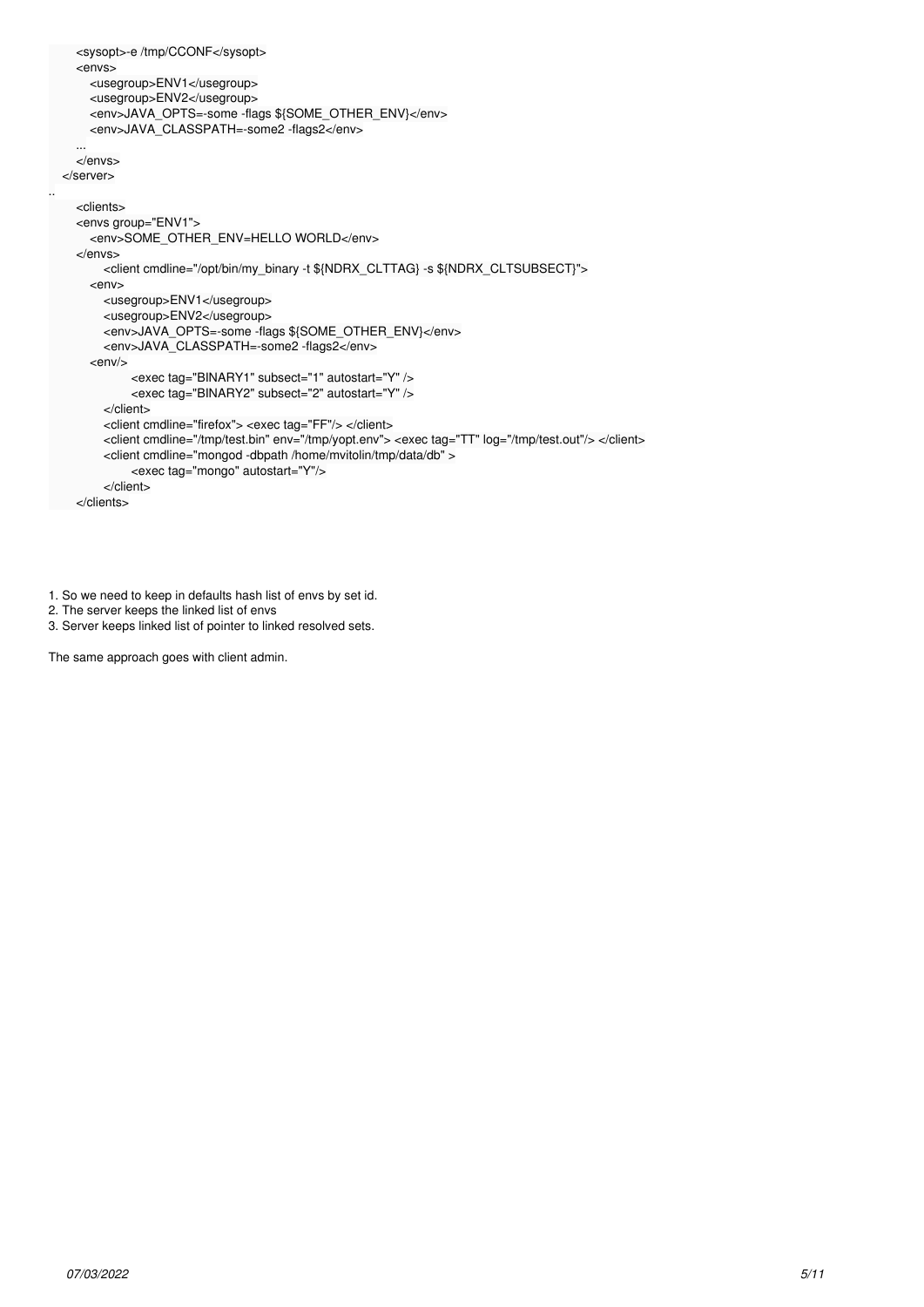#### **#35 - 05/23/2018 09:34 AM - Madars**

we shall provide exjc (Enduro/X Java Compiler) so that we could embed the JVM and compile in the jar files, which at the process boot we could extract to disk (/dev/shm preffered) load the jars, and start the binary.

This way we can get the normal executable, and customer have zero config requirements for the binary configuration.

### **#36 - 05/26/2018 10:00 AM - Madars**

Alos we might want to export server id too to env variables. So that any startup scripts might want to adjust their tcp port numbers or any other resources according to the server id

#### **#37 - 05/30/2018 09:52 AM - Madars**

Also needs to consider what happens in cases when atmi server runs in background and the atmi server parent went off.

#### **#38 - 06/18/2018 09:26 AM - Madars**

Dynamic class loader: <https://github.com/poidasmith/winrun4j/blob/master/WinRun4J/src/java/JNI.cpp>

#### **#39 - 07/03/2018 09:03 AM - Madars**

Load jar from ZIP stream:

<https://stackoverflow.com/questions/16602668/creating-a-classloader-to-load-a-jar-file-from-a-byte-array>

+

<https://stackoverflow.com/questions/8367126/how-can-i-convert-byte-array-to-zip-file>

For the compiler, probably we need to join all jar files into single one and use it for the custom class loader.

Using custom class loader:

<https://dzone.com/articles/java-classloader-handling>

<https://www.concretepage.com/java/custom-classloader-java-example>

#### **#40 - 07/05/2018 07:59 AM - Madars**

seems exembedfile adds some un needed zero at end of the array...

## **#41 - 07/16/2018 11:15 AM - Madars**

Seems like "setContextClassLoader" is needed for exjld for runner context to set the class loader.

## **#42 - 07/16/2018 12:52 PM - Madars**

We should have new package for enduroxiava<https://github.com/Kitware/CMake/blob/master/Modules/UseJava.cmake>

#### **#43 - 07/19/2018 08:07 AM - Madars**

*- Parent task set to #328*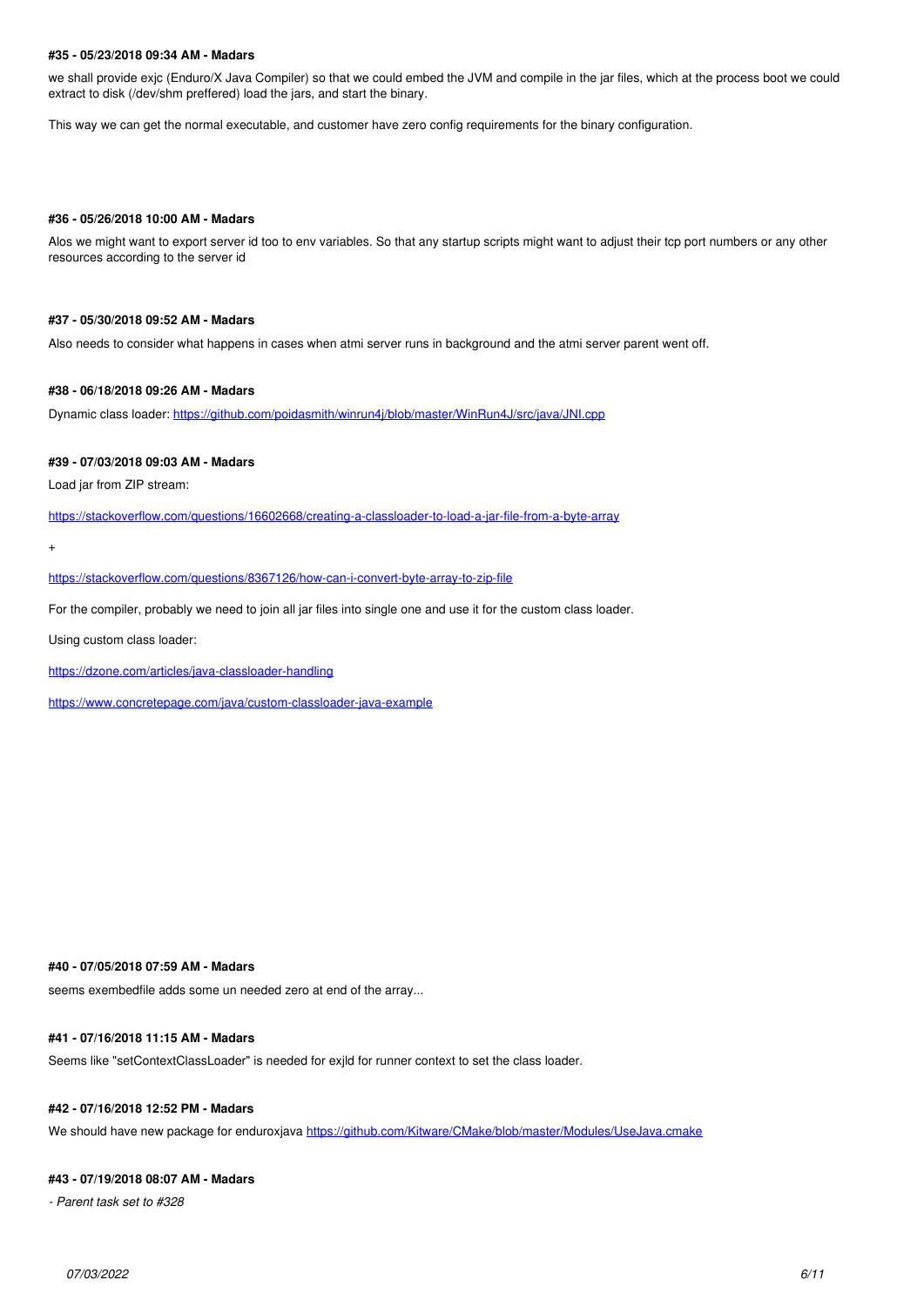### **#44 - 08/12/2018 08:04 PM - Madars**

*- Status changed from New to In Progress*

### **#45 - 09/17/2018 11:26 AM - Madars**

<https://www.mkyong.com/java/java-custom-annotations-example/>

### **#46 - 09/17/2018 12:02 PM - Madars**

<https://keyholesoftware.com/2014/09/15/java-annotations-using-reflection/>

## **#47 - 09/19/2018 08:27 AM - Madars**

<https://stackoverflow.com/questions/32289952/how-can-i-switch-on-the-data-type-of-an-object-field>

## **#48 - 09/19/2018 10:44 AM - Madars**

<https://www.mkyong.com/java/java-find-class-fields-with-specified-data-type/>

#### **#49 - 09/19/2018 01:32 PM - Madars**

<https://www.javatips.net/api/javax.transaction.xa.xaresource>

#### **#50 - 11/21/2018 03:49 AM - Madars**

1) For java application XA driver we need a driver to which from java side we can assign database handler for given XATMI conext. I.e. for example AtmiCtx.set(db XAResource),

The C side should have common driver like libexrmjdrv.so (java resource manager) for which there should be a thread local storage assigned AtmiContext with XAResource inside, and callbacks from call must be redirected back this context. EXRMJDRV shall be provided with some global reference to java env.

2) For tmsrv we need shared library which would start the java inside similarly like exjld does. Then it should create a XAResource and assign with ATMI Context and should work like library in step 1. For example loaders:

libndrxxajd.so, libndrxxajs.so (these should load and create JVM too), and backs: libexrmjdrv.so (java resource manager).

Needs to think how multi-threading will be done here. Each thread should have it's own AtmiContext. in case of 1) context can be set by java tpbegin from java caller...

for tmsrv which is multi-threaded, for each thread at init we need to create new AtmiContext and set the XAResource accordingly. There for EXRMJDRV there could be a thread local storage which if found to be NULL, will create new AtmiCtx. and then further will operate with it.

3) For normal apps which will use tpcall interface, we will need some kind of dummy xa driver (e.g. libndrxxadumd.so, libndrxxadums.so) and also dummy backend libexrmdumdrv.so which will hold just dummy xa functions.

## **#51 - 12/05/2018 07:28 AM - Madars**

*- Parent task changed from #328 to #357*

## **#52 - 12/20/2018 03:38 PM - Madars**

<https://stackoverflow.com/questions/8095016/unpacking-an-array-using-reflection>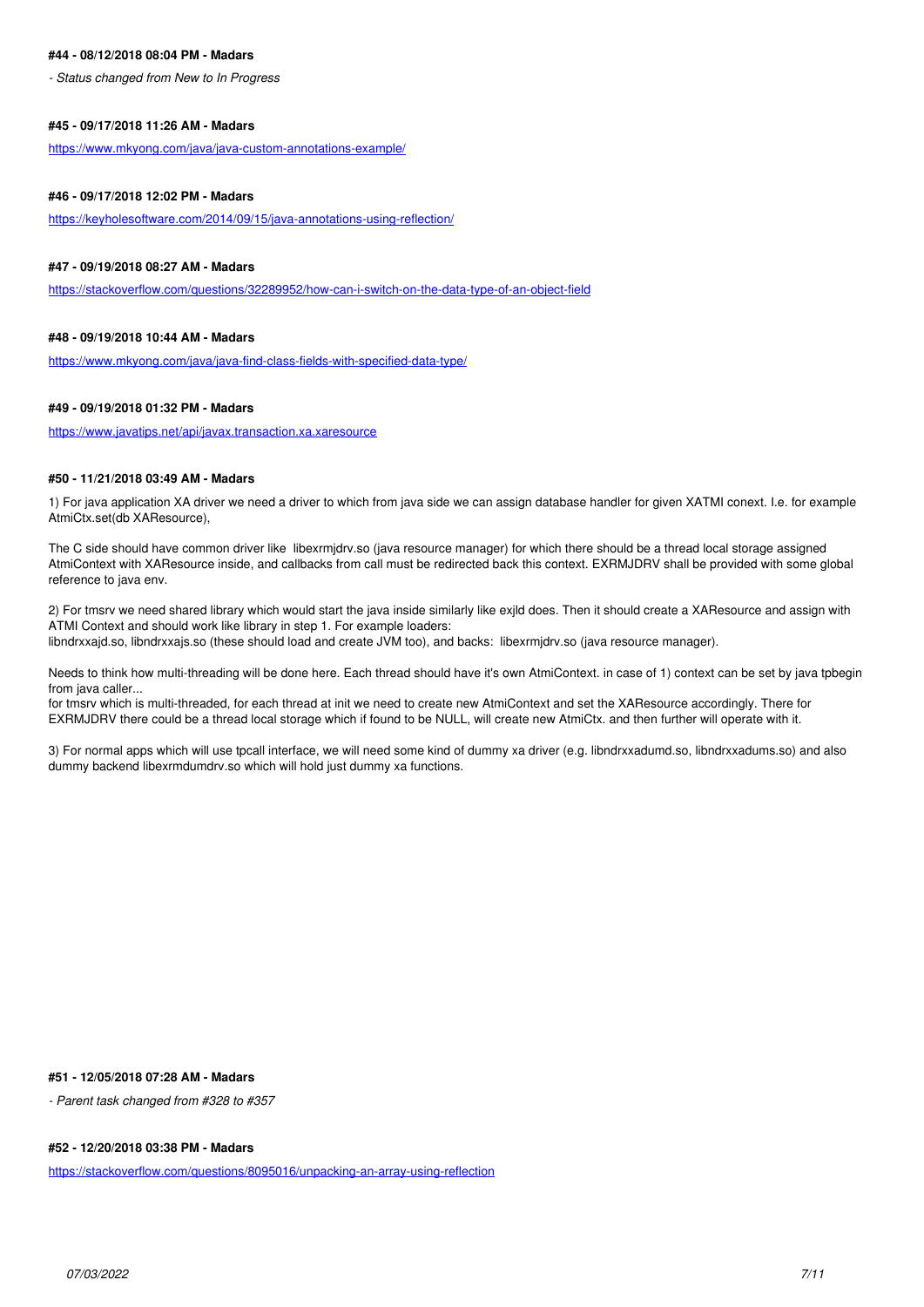## **#53 - 01/28/2019 06:51 AM - Madars**

To track finalizer issues:<https://heaphero.io> <https://dzone.com/articles/what-happens-behind-the-scene-finalize-method>

## **#54 - 01/30/2019 11:17 AM - Madars**

Java finalizers and try-with-resources Statement<https://docs.oracle.com/javase/tutorial/essential/exceptions/tryResourceClose.html>

might be used to deallocate C resources.

### **#55 - 03/12/2019 12:28 PM - Madars**

We could simulate JOLT api too:

[http://documentation.microfocus.com/help/index.jsp?topic=%2Fcom.microfocus.silkperformer.doc%2FSILKPERF-11C1E1E0-JOLTGETSHORTFUNC](http://documentation.microfocus.com/help/index.jsp?topic=%2Fcom.microfocus.silkperformer.doc%2FSILKPERF-11C1E1E0-JOLTGETSHORTFUNCTION-REF.html) [TION-REF.html](http://documentation.microfocus.com/help/index.jsp?topic=%2Fcom.microfocus.silkperformer.doc%2FSILKPERF-11C1E1E0-JOLTGETSHORTFUNCTION-REF.html)

[https://docs.oracle.com/cd/E13203\\_01/tuxedo/tux80/atmi/dvintro4.htm#6397](https://docs.oracle.com/cd/E13203_01/tuxedo/tux80/atmi/dvintro4.htm#6397)

#### **#56 - 03/12/2019 02:01 PM - Madars**

# # Service type maps for jolt # [@joltmap] service DEBIT = {"req":"UBF", "rsp":"VIEW:JVIEW2"} service LASTAUTH = {"req":"UBF", "rsp":"VIEW:JVIEW2"}

## **#57 - 03/13/2019 12:09 PM - Madars**

Probably JOLT we shall build on rest-in api.

There shall be separate link URL transaction management, i.e. begin, commit. The transaction ID shall be transferred in HTTP/S header with the original request buffer. Currently no AUTH will be supported. The service repo shall be some ini file accessible from java.

This way we could keep the max compatibility with Tuxedo JOLT...

<https://www.mkyong.com/java/how-to-send-http-request-getpost-in-java/>

#### **#58 - 03/18/2019 11:35 AM - Madars**

Call Enduro/X services from java: <https://dzone.com/articles/how-to-parse-json-data-from-a-rest-api-using-simpl> [https://www.tutorialspoint.com/json/json\\_java\\_example.htm](https://www.tutorialspoint.com/json/json_java_example.htm)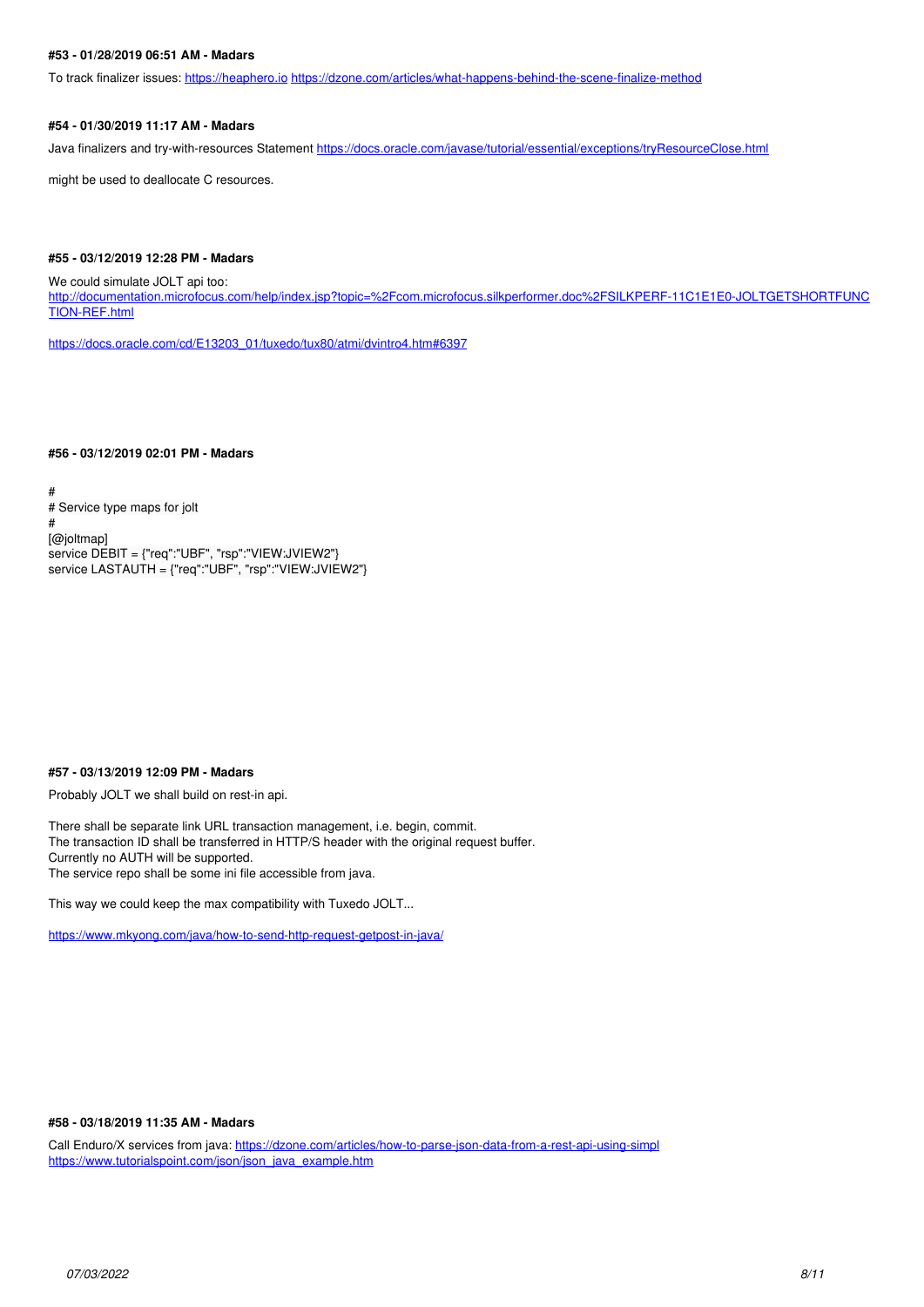### **#59 - 03/25/2019 02:38 PM - Madars**

java bin [have xa\_switch] ---> load the driver which would use per thread global variable has Java XA Switch. - load the dll which would ndrxj\_javabin\_get\_switch(), from the libexjava.so

-

if we want tmsrv to work with java code, we need to create a shared library which would:

- start VM

- load the "libexjava.so", call ndrxj\_tmsrv\_get\_switch(), tpopen shall load the jars accordingly, set the Java Env variable (global) and check the AtmiCtx is there one for thread or not saved within libexjava.so. This would also load NDRX\_XA\_RMLIB jar jdbc library.

here question is about visibility, are the symbols global when loaded by jni.

#### **#60 - 03/25/2019 02:54 PM - Madars**

<https://www.postgresql.org/message-id/4674E56C.8060802@enterprisedb.com>

Re: a simple example of XA (not working) From: Heikki Linnakangas <heikki(at)enterprisedb(dot)com> To: Luca Ferrari <fluca1978(at)infinito(dot)it> Cc: pgsql-jdbc(at)postgresql(dot)org Subject: Re: a simple example of XA (not working) Date: 2007-06-17 07:40:28 Message-ID: 4674E56C.8060802@enterprisedb.com Views: Raw Message | Whole Thread | Download mbox Thread: Lists: pgsql-jdbc Luca Ferrari wrote: > Hi all, > I'm trying to build a simple "manual" example of the use of the XA extension, > the following is the code: > > PGXADataSource dataSource = new PGXADataSource(); > dataSource.setDatabaseName("hrpm"); > dataSource.setUser("luca"); > dataSource.setServerName("localhost"); > > XAConnection connection = dataSource.getXAConnection(); > System.out.println("Connesso!"); > XAResource resource = connection.getXAResource();  $>$  MyXid identifier = new MyXid(); > identifier.setBranchQualifier(new bytel] {0x01, 0x02, 0x03, 0x04, 0x05}); > identifier.setGlobalTransactionId(new byte[] {0x05, 0x04, 0x03, 0x02, 0x01});<br>> identifier.setFormatId(100); identifier.setFormatId(100); > > try{ resource.start(identifier, XAResource.TMNOFLAGS); > > > Connection jdbcConnection = connection.getConnection(); > Statement statement = jdbcConnection.createStatement(); > String sql = "INSERT INTO ..."; > int inserted = statement.executeUpdate(sql); > > resource.end(identifier, XAResource.TMSUCCESS); > > int commit = resource.prepare(identifier); > if( commit == XAResource.XA\_OK ) > resource.commit(identifier, false); > else > resource.rollback(identifier); >  $\overline{\phantom{a}}$ 

> now the exception that is raised when the program commits the transaction is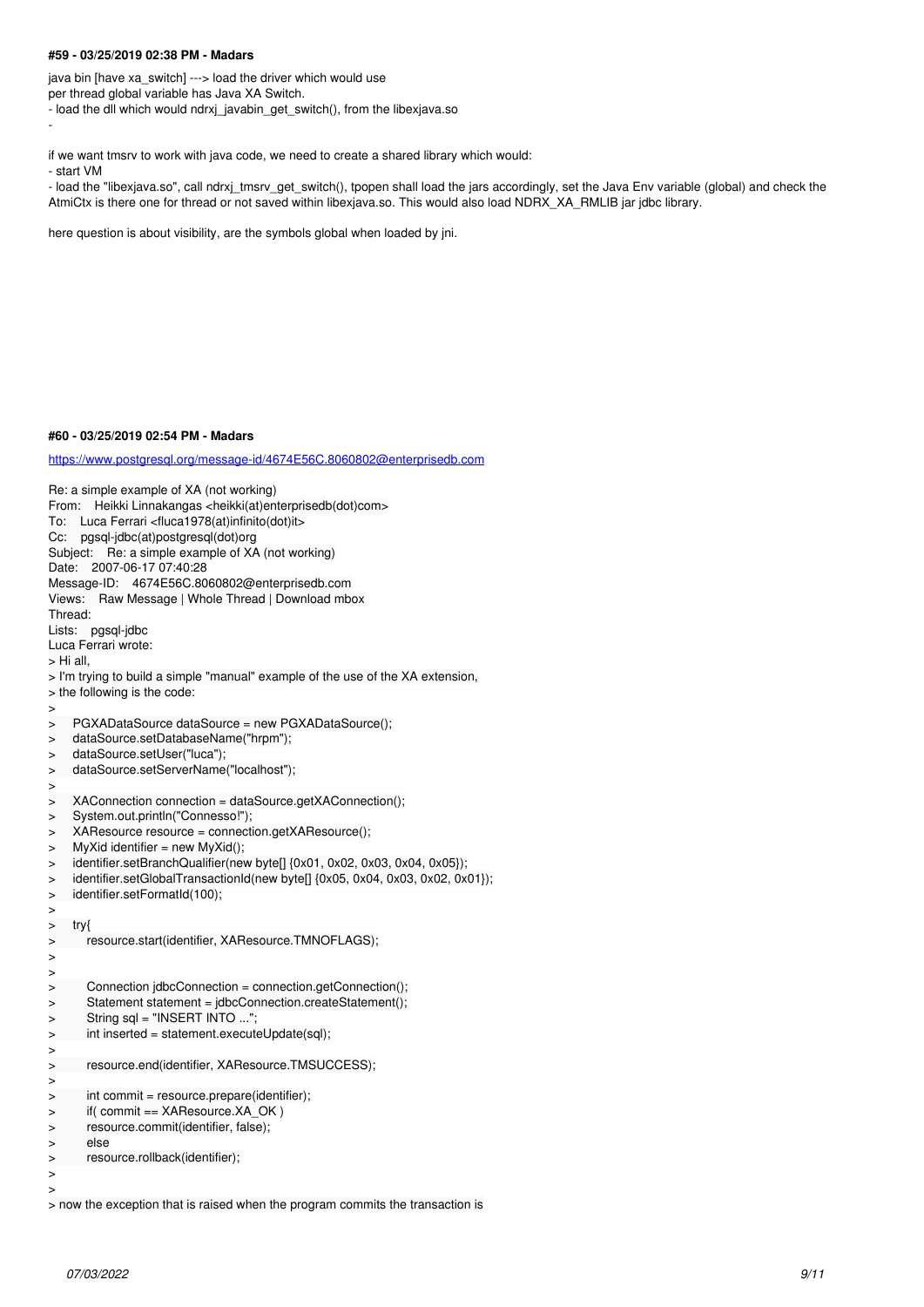> the following:

- >
- > javax.transaction.xa.XAException: org.postgresql.util.PSQLException: ERROR:
- > prepared transaction with identifier "100\_BQQDAgE=\_AQIDBAU=" does not exist
- > at org.postgresql.xa.PGXAConnection.commitPrepared(PGXAConnection.java:412)
- > at org.postgresql.xa.PGXAConnection.commit(PGXAConnection.java:339)
- $\overline{\phantom{a}}$
- > and the log of the database says:

>

- > 2007-06-16 16:05:48 CEST LOG: execute <unnamed>: INSERT INTO ....
- > 2007-06-16 16:05:48 CEST LOG: execute <unnamed>: PREPARE
- > TRANSACTION '100\_BQQDAgE=\_AQIDBAU='
- > 2007-06-16 16:05:48 CEST WARNING: non c'è nessuna transazione in corso
- > 2007-06-16 16:05:48 CEST LOG: execute <unnamed>: COMMIT
- > PREPARED '100\_BQQDAgE=\_AQIDBAU='
- $>$  2007-06-16 16:05:48 CEST ERROR: prepared transaction with
- > identifier "100\_BQQDAgE=\_AQIDBAU=" does not exist
- > 2007-06-16 16:05:48 CEST STATEMENT: COMMIT PREPARED '100\_BQQDAgE=\_AQIDBAU='
- > 2007-06-16 16:05:49 CEST LOG: unexpected EOF on client connection
- >
- > that is an error since it seems no one transaction has been started. However,
- > debugging the application, I've seen that the driver disables the autocommit
- > mode, thus where is the problem here?
- > I'm sorry, I'm not a XA expert, just learning.

This seems to be an undesired side-effect of this patch that was committed in December:

- > date: 2006/12/01 10:13:46; author: jurka; state: Exp; lines: +19 -22
- > A XAConnections default autocommit state should be true. The
- > driver was previously setting autocommit to false and assuming it
- > would stay that way. This caused two problems. First, some
- > applications expected to be able to issue local autocommit
- > transactions prior to begin(). Second, some TMs (Geronimo) set the
- > autocommit state to true themselves, which causes problems as the
- > driver did not expect it to be changed. This patch correctly disables
- > and enables autocommit around begin, prepare, commit, and rollback > methods.

getConnection sets autocommit to false, so even though start set it to true, it's reset to false in the call to getConnection. Attached patch fixes that by explicitly setting autocommit to the right mode in PGXAConnection.getConnection.

As a work-around, just call jdbcConnection.setAutoCommit(false) in your program before executing any queries.

-- Heikki Linnakangas EnterpriseDB http://www.enterprisedb.com

Attachment Content-Type Size xa-autocommit-fix.patch